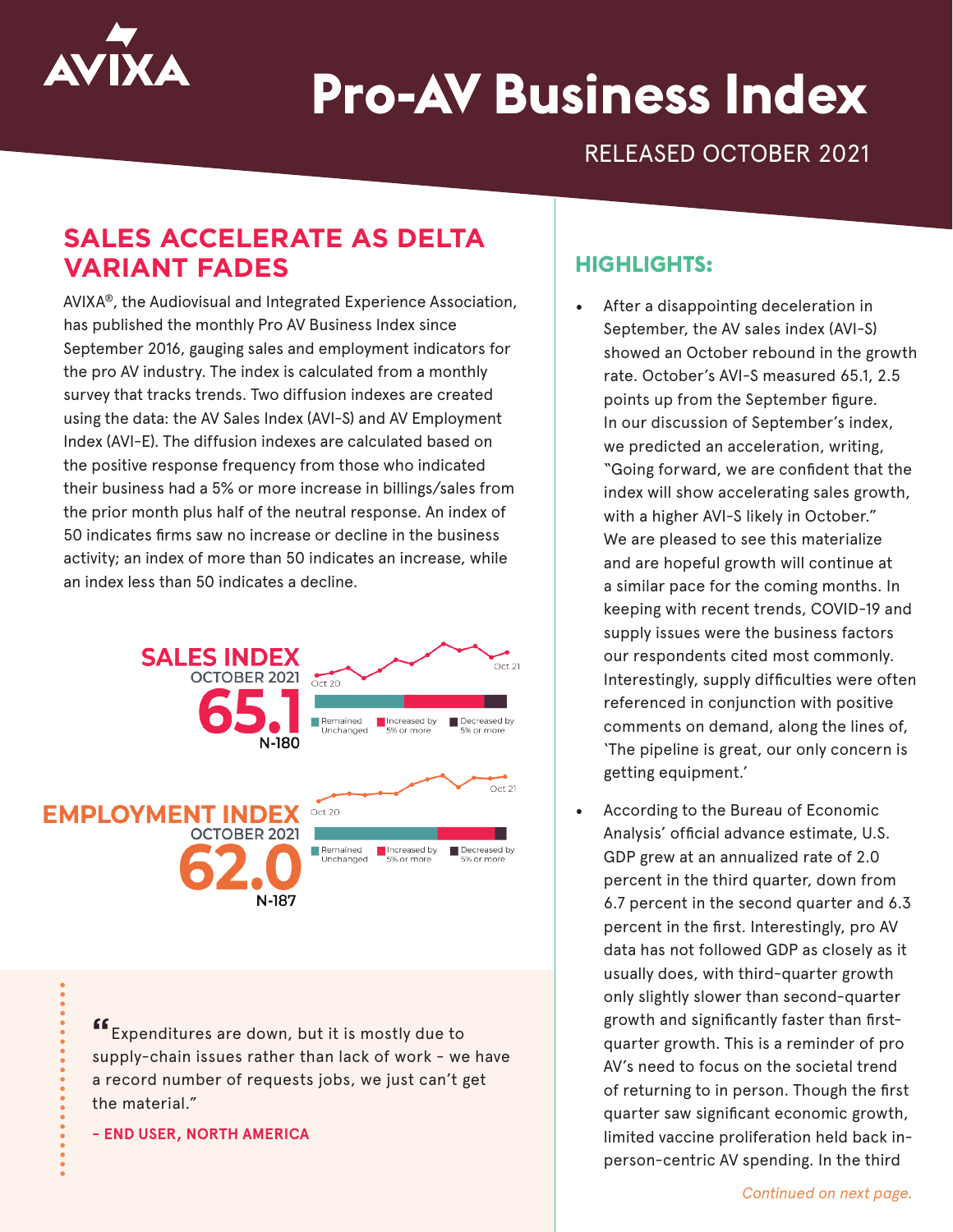

#### **HIGHLIGHTS:** *(continued)*

quarter, though the late-summer delta wave was a disruptor, the general continuation of restriction relaxation and return to in-person sustained rapid AV growth even as overall economic growth was more tepid.

October marked another month in the growing sequence of strong AV payroll growth, as the AV employment index (AVI-E) measured in at 62.0. This is up 1.2 points from the September mark of 62.0. This comes on the back of an exceptionally strong U.S. jobs report. The headline numbers for U.S. jobs were the addition of 531,000 jobs—well beyond expectations of 450,000 jobs and a decline in the unemployment rate from 4.8% to 4.6%. There was even more good news buried deeper into the report as well. The August jobs report initially showed the addition of just 235,000, but that was revised up to 366,000 in September and to 483,000 with this latest release. September also saw significant revision, from its disappointing 195,000 initial reading to a revised figure of 312,000 after the additional October data collection. In sum, that puts the U.S. economy 769,000 jobs ahead of what the September report showed. That's a very strong figure! It offers two positive stories for our industry: first, though people aren't rushing back to work in a flood, they are returning to jobs. This should allay nascent fears of labor shortages. Second, it shows the economic recovery is maintaining a great deal of strength. There is a solid foundation for added AV investment as in-person activity continues to grow.

## **INTERNATIONAL OUTLOOK**

International growth accelerated slightly in October's initial read while, as expected, North American growth continued to slowly decelerate for the third consecutive month.2 The October international figure of 65.6 is 2.4 points higher than the North America figure of 63.2. We stress that both numbers represent strong growth that is strong compared to our 4 years of pre-pandemic data. Going forward, we expect North American growth to start to accelerate again while international growth stays roughly steady at its rapid expansion rate.



*Global regional indexes are three-month moving averages (based on prior, forward and current months) due to relative small ample size.*

**"**Forecast to finish very well this month but stock shortages and lack of certainty around incoming dates have meant some business has been delayed or rolled into next month. It is both the lack of stock availability and the driver shortages affecting projects."

**– DISTRIBUTOR, EUROPE**

1 International regions include Europe, Latin America, Middle East/Africa, Asia-Pacific

2 Due to the small sample, the North American and International indexes are based on a 3-month moving average. October 2021 index is preliminary, based on the average of September 2021 and October 2021 and will be final with November 2021 data in the next report.